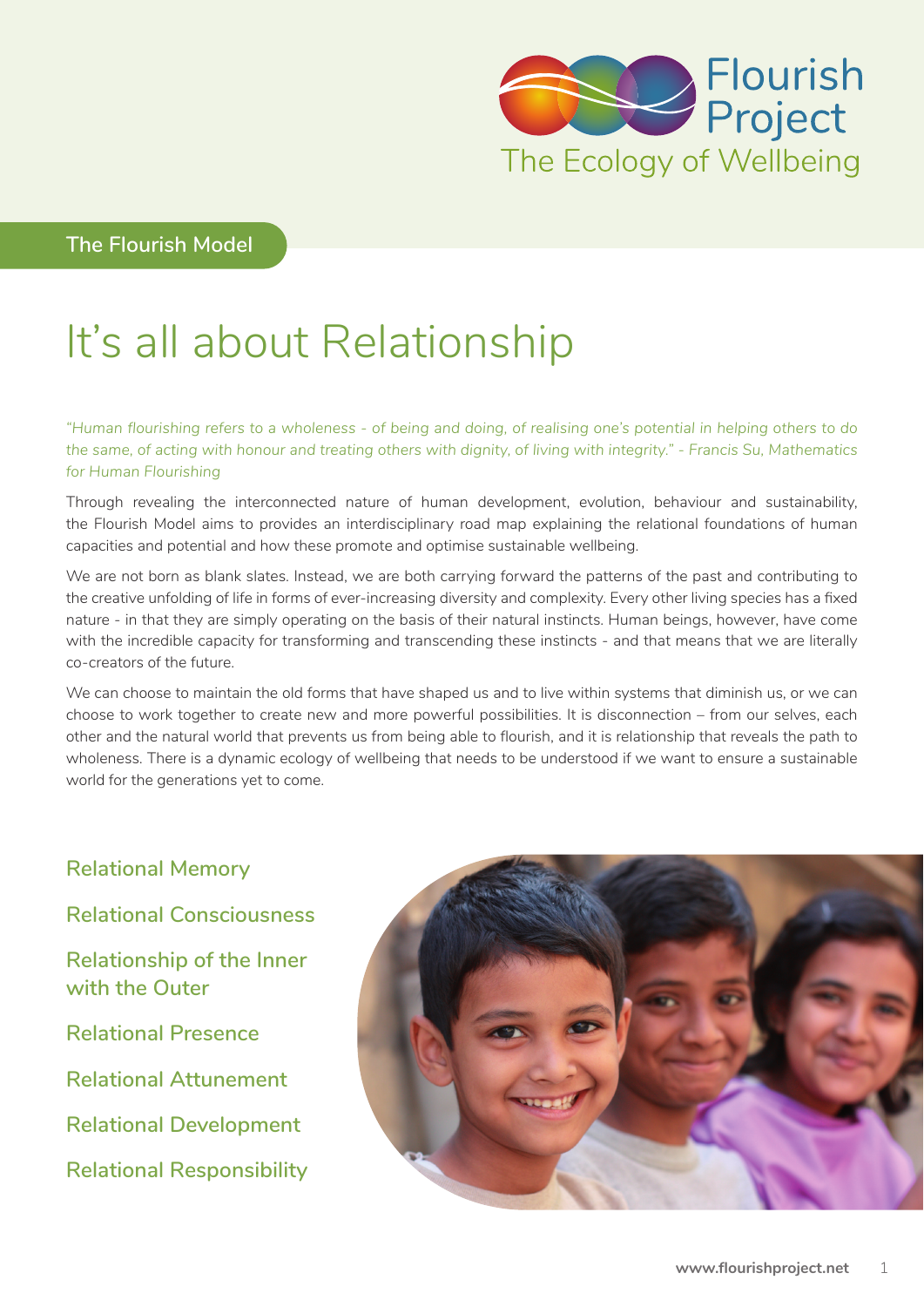## **Relational Memory**

Of all the 113 billion human beings that have ever existed each one has been totally unique, and that is due to the evolutionary nature of memory. Evolution is accumulated memory that has constantly built upon itself to reach higher and higher possibilities of life.

There are different sorts of memory though, and most are unconscious.

**Evolutionary Memory** (Unconscious) The fact that we are a specific species and carry with us all the biological survival information that has been steadily built up since the first living forms existed.

**Epigenetic Memory** (Unconscious) The biological information that we carry forward from the environmental experiences of our own direct ancestors.

**Genetic Memory** (Unconscious) The biological information that we carry forward from our own parents and which is then moulded by our unique personal environmental experiences.

**Sensory and Intellectual Memory** (Conscious) The neurological structures and connections that are shaped by our unique environmental experiences.

## **Relational Consciousness**

Honouring the natural spiritual urge to perfect ourselves i.e., to optimise our unique capacities and potential.

Honouring the natural human predisposition to connect with the world relationally i.e., as intimately connected to the wider field of others and the natural world.

Awareness of the relational nature of our bodily sensations, thoughts and emotions, the impact of language and shaping of cognition and the cultural agreements we both sign-up to and create.

Becoming increasingly mindful about the fact that we are constantly radiating our own information into the wider system and what we would want our long-term contribution to be.

Understanding that love is our natural condition and the grounding of our existence as human beings within the larger unified field. It is the relational matrix that is always calling us towards wholeness and growth.

Understanding that we are social beings and that to develop and grow we need the love and support of others.

Developing compassion towards the natural world in acknowledgment that human values, beliefs and behaviours are constantly impacting the wellbeing of the ecosystem.

Our individual and joint responsibility to identify and transform potentially damaging values, beliefs and behaviours.

## **Relationship of the Inner with the Outer**

#### **Understanding the world from 'Inside-out'**

How our own backgrounds, experiences, values, thoughts and emotions influence our mindsets, behaviour and activities and how these then ripple out into the wider system.

The fact that we are carrying forward the patterns of the past and that these may not be serving the best interests of the future.

The primary importance of early human development in both determining whether potentially limiting patterns and tendencies are reinforced or dissipated, and in preventing the life-long impact of adverse childhood experiences (ACES).

**Developing self-compassion** as a primary tool for moving beyond old patterns to ones that better serve our own wellbeing and hence that of others and the wider system.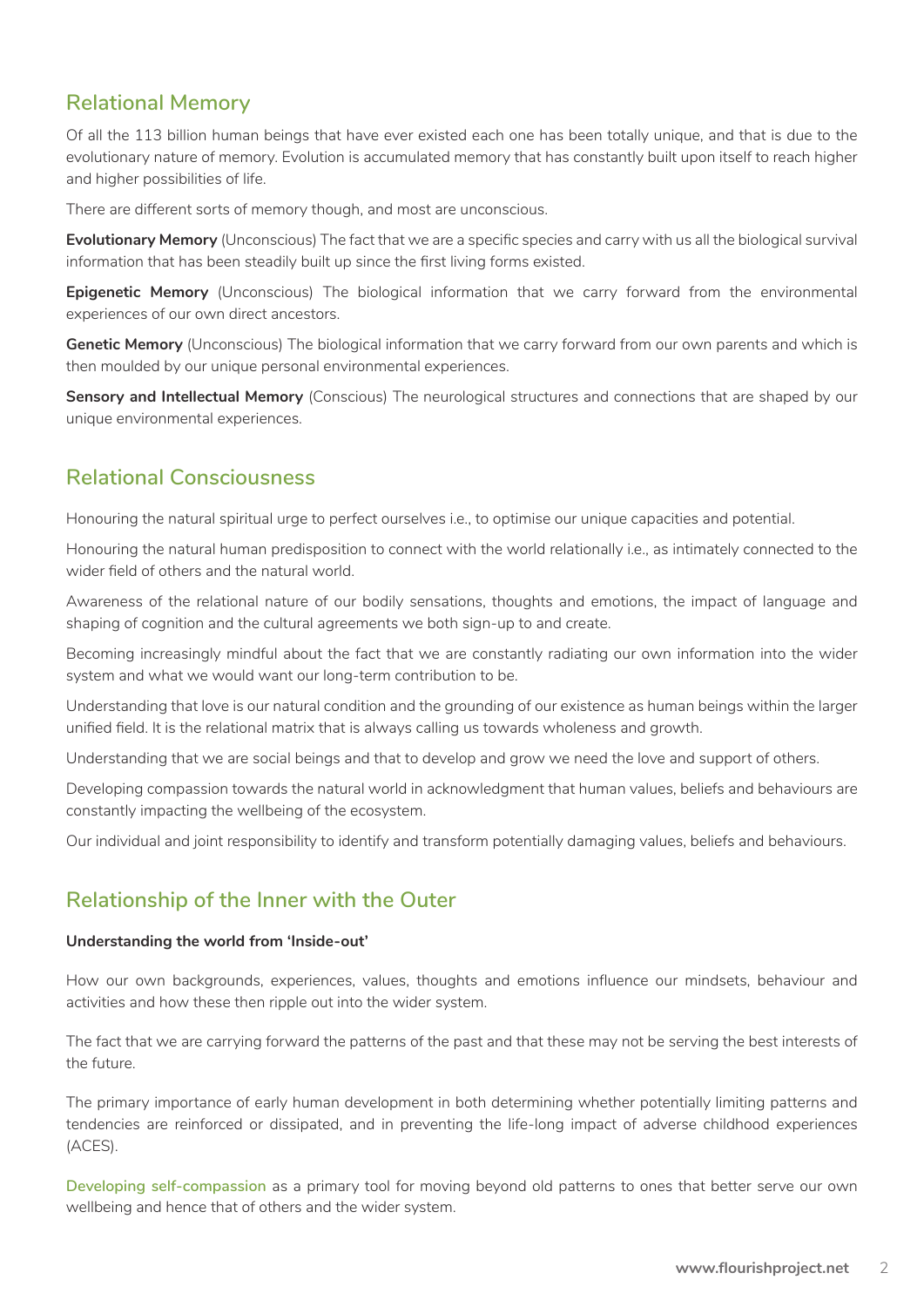Promoting psychological flexibility and resilience i.e., being able to authentically own and experience all sensations, thoughts and feelings, both positive and negative, as important information that is helping us to develop and grow.

#### **And 'outside-in'**

How the external pressures and expectations of the systems that we live within (i.e., families, communities, political and religious systems and cultures) influence our thoughts, emotions, worldviews, values and behaviours.

How the people that are running these systems are, themselves, the results of their own family and cultural backgrounds and that we need to understand the word from their perspective in order to effectively influence them.

**Developing compassion towards other**s as a tool to understand the underlying patterns that lift us away from conflict and judgement to an awareness of our mutual interconnectedness.

Our joint responsibility to identify and transform inhibiting structures and organisations, so that we can create a more peaceful and sustainable world.

### **Relational Presence**

Understanding the power of being 'fully here' and how being mindful of the relational quality of our everyday moments helps to cultivate a sense of gratitude and compassion towards the natural world and our role within it.

Recognising that between each stimulus and the predictable response there is a space - and that increasing our awareness of this space provides the possibility to choose different.

Recognising wisdom is the ability to feel from that space of presence and awareness (which lies beyond thinking) and to fully experience, non-conceptually, how everything is interrelated and what might best serve the whole.

Trusting the process.

Expanding the horizons of caring to include all human beings and the global ecosystem.

## **Relational Attunement**

Becoming increasingly aware and present to the fact that other people's actions and behaviours (why they are the way they are) have also been shaped by their family and cultural backgrounds.

Becoming increasingly present to our own cognitive biases and learnt responses, so that we can allow new and more positive behaviours to emerge.

Acknowledging that caring for others (people, animals and other living things) is the single most important thing that gives meaning and value to our lives. Cultivating compassion towards Self, Others and the Natural World.

Valuing the simple: realising that things that seem mundane and irritating about everyday life are actually those that give it meaning and context.

Living lightly: not taking yourself too seriously – realising that nobody cares as much as we think and that everybody else is busy inhabiting their own lives.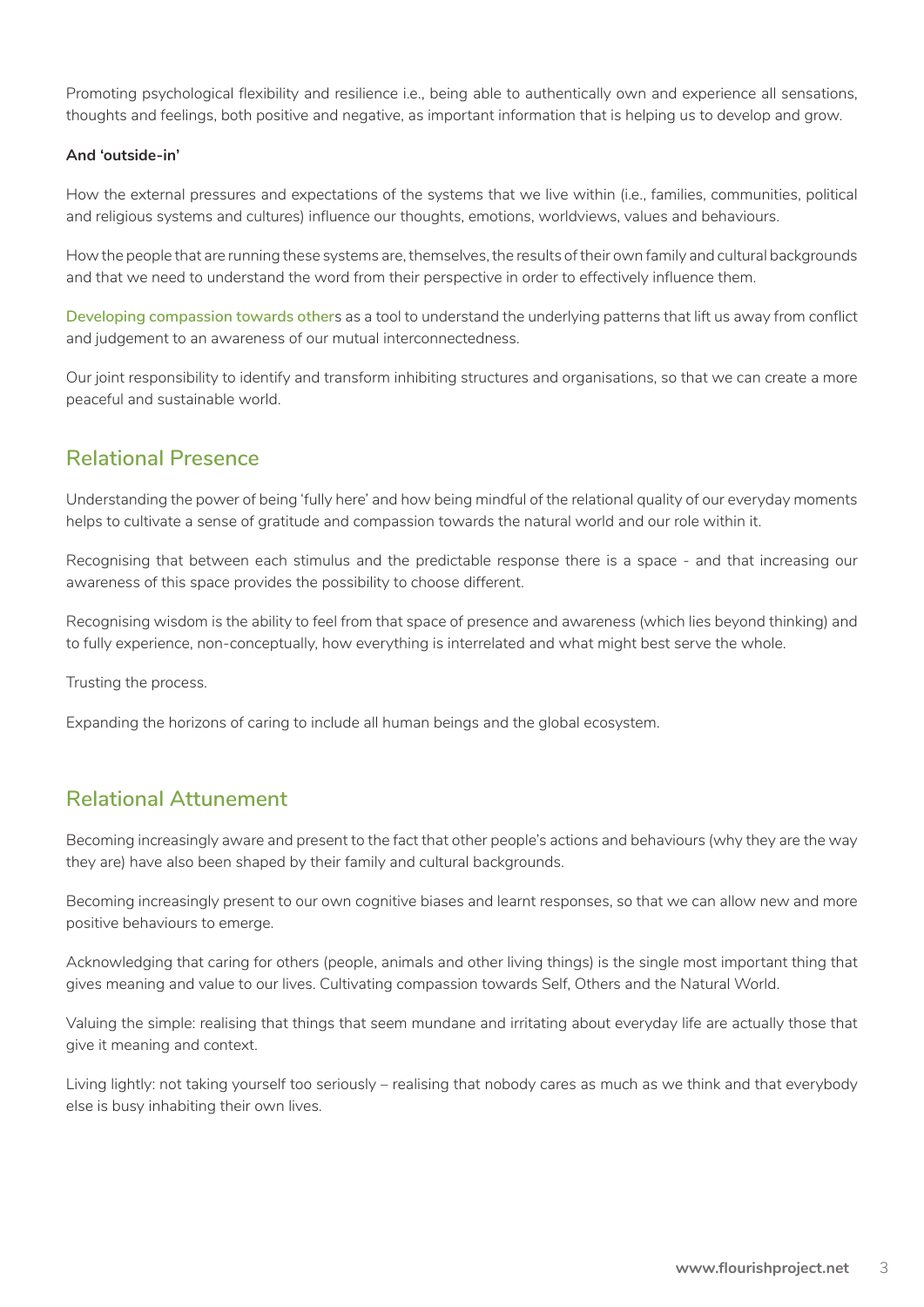*"Evolutionary science suggests that the human spirit is part of a generative creative field, with every element materializing the form that best suits its nature, together with the circumstances that enable it to grow and perfect itself. Wholeness is a dynamic and unified system of active, energetic forces that combine together to shape the future.*

*What we are suggesting is a relational, participatory, and evolutionary vision of reality and human existence in which individuality, relationality, and generative creativity are all understood as interdependent dimensions of this unfolding evolutionary process. When unfolding naturally they manifest as the pattern language of beauty, flow and love."*

# **Relational Development**

Optimising our physical, emotional, mental and spiritual growth through integrating seven core human evolutionary needs and motivations.



#### **We all need . . .**

to love and be loved to feel a sense of self-worth to explore and take risks in order to learn to test our skills and know that we can overcome challenges to contribute to something greater than ourselves to expand who we are and what we know to have a safe and secure place to live

#### **In order to . . .**

be able to follow and fulfil our unique purpose positively impact a dynamically interconnected world be able to fully optimise and express our skills and capacities be fully playfully and creatively involved develop a sense of personal mastery and agency develop a sense of connection and belonging be able to develop healthy bodies and minds